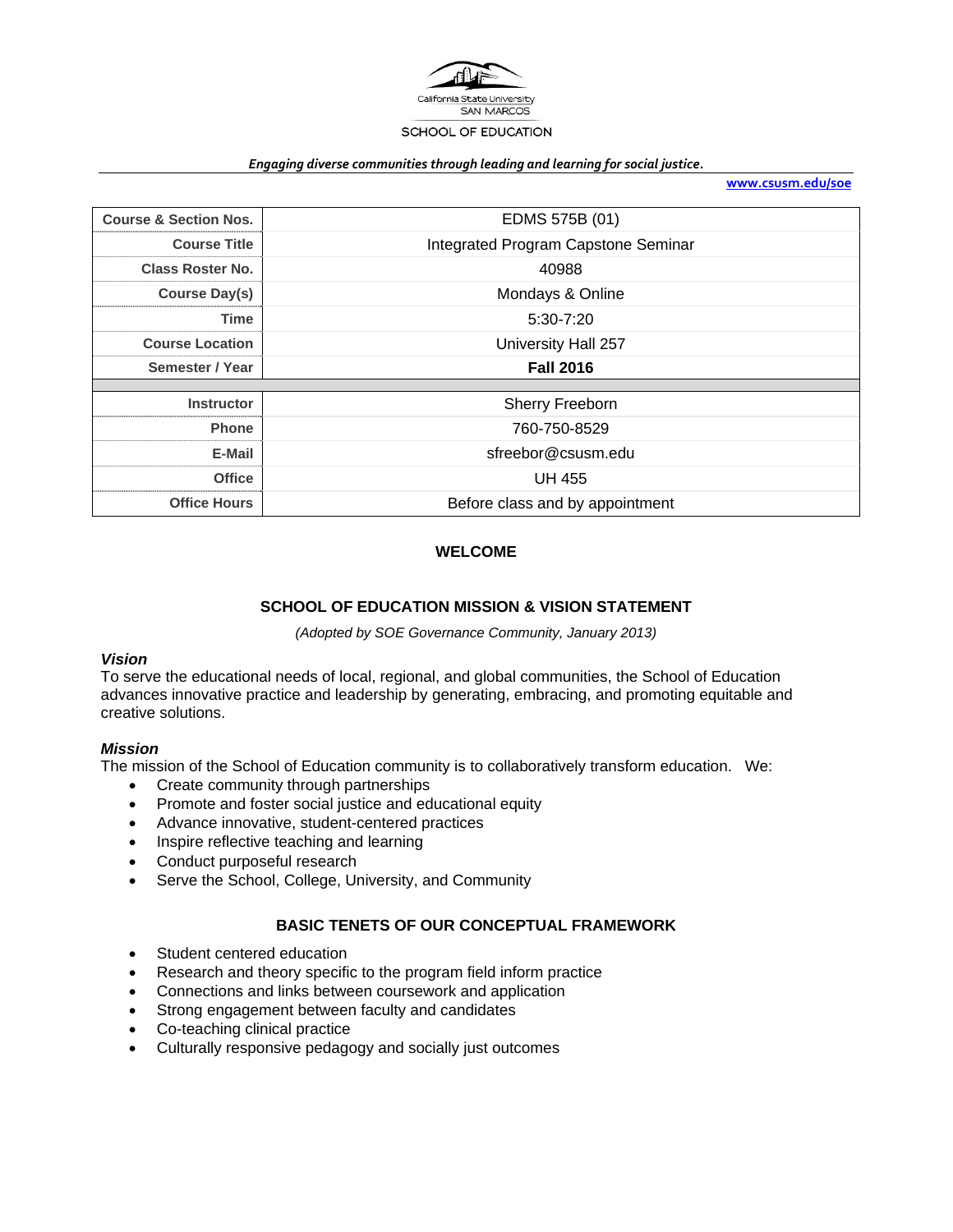### **COURSE DESCRIPTION**

Students demonstrate mastery of the integration of content and pedagogy through performance assessment. Accompanies the required student teaching during the final semester of the integrated Bachelor of Arts and Multiple Subject Credential Program. Graded Credit/No Credit. Enrollment restricted to students in the ICP. Enrollment Requirement: Successful completion of all program coursework.

Freeborn: This course provides the culminating experience for teacher candidates who are completing the Integrated Credential Program (ICP). Students will demonstrate that they have met competencies required in the Liberal Studies program with the requirements for the teaching credential (TPEs). They will receive information and seminars on completion of TPA Tasks 3 and 4. Some will receive support to take and pass the edTPA. They will receive all information to complete the credentialing process, as well as career planning support.

### **Course Prerequisites**

The prerequisite for this course is completion of all coursework for both the teaching credential and the Liberal Studies major. Concurrent enrollment in coursework for the bilingual certification and completion of the CLAD certificate is acceptable. A co-requisite for this course is enrollment in Clinical Practice I and II.

### **Course Objectives**

Teacher performance expectations (TPE) competencies requirements:

- Engaging in reflective discussions linking content mastery experiences with classroom teaching experiences.
- Written evidence and artifacts for all TPE's. The full text for the TPE's can be obtained from the School of Education Web site. University Supervisors will assess successful completion of the requirements
- Completion of TPA Tasks 3 and 4 and submitted through TaskStream for scoring by the CSUSM assessors. Credit Hour Policy Statement Per the University Credit Hour Policy:
- The combination of face-to-face time, out-of-class time associated with the face-to-face sessions, and independent work will total at least 45 hours per unit of credit. Students will attend five mandatory face-to-face sessions. Students will spend the remaining 35 hours preparing for and submitting CalTPA Tasks 3 and 4, and constructing a professional portfolio. The requirements are found on Cougar Courses.

#### **REQUIRED TEXTS, MATERIALS AND/OR ACCOUNTS**

Current account on TaskStream.

# **COURSE LEARNING OUTCOMES**

This course will take place in a virtual environment with some face-to -face sessions in which attendance is required. The local TPE's will be completed in the time requirement for assessment. There will be face-toface sessions as well as multimedia presentations through Cougar Courses for assistance in completing TPA Tasks 3 and 4. Student Services will conduct the finishing seminar for completion of the credential requirements.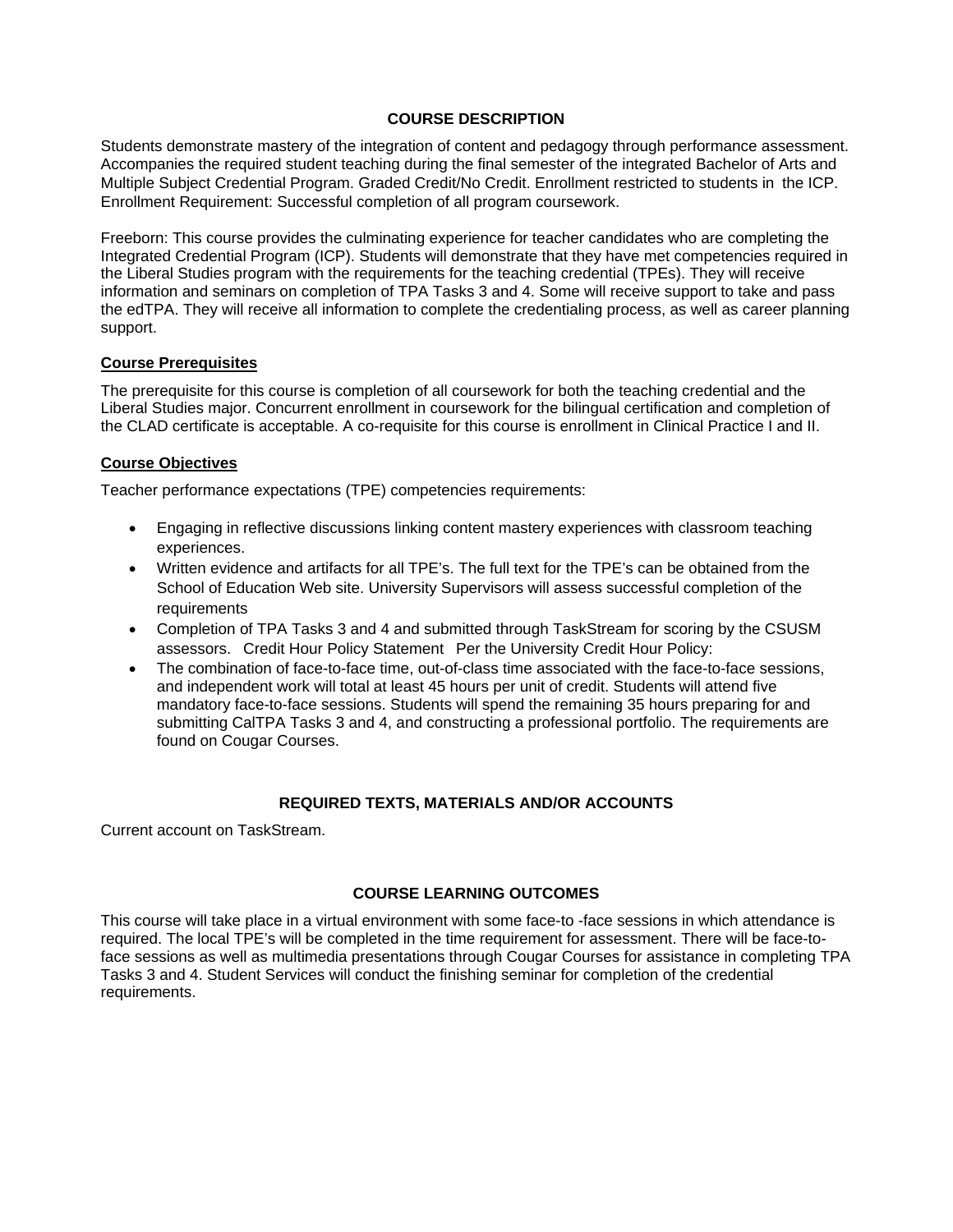# **Authorization to Teach English Learners**

This credential program has been specifically designed to prepare teachers for the diversity of languages often encountered in California public school classrooms. The authorization to teach English learners is met through the infusion of content and experiences within the credential program, as well as additional coursework. Candidates successfully completing this program receive a credential with authorization to teach English learners. (Approved by CCTC in SB 2042 Program Standards, August 02)

# **GENERAL CONSIDERATIONS**

# **Assessment of Professional Dispositions**

Assessing a candidate's dispositions within a professional preparation program is recognition that teaching and working with learners of all ages requires not only specific content knowledge and pedagogical skills, but positive attitudes about multiple dimensions of the profession. The School of Education has identified six dispositions – social justice and equity, collaboration, critical thinking, professional ethics, reflective teaching and learning, and life-long learning—and developed an assessment rubric. For each dispositional element, there are three levels of performance - unacceptable, initial target, and advanced target. The description and rubric for the three levels of performance offer measurable behaviors and examples.

The assessment is designed to provide candidates with ongoing feedback for their growth in professional dispositions and includes a self-assessment by the candidate. The dispositions and rubric are presented, explained and assessed in one or more designated courses in each program as well as in clinical practice. Based upon assessment feedback candidates will compose a reflection that becomes part of the candidate's Teaching Performance Expectation portfolio. Candidates are expected to meet the level of initial target during the program.

### **School of Education Attendance Policy**

Due to the dynamic and interactive nature of courses in the School of Education, all students are expected to attend all classes and participate actively. At a minimum, students must attend more than 80% of class time, or s/he may not receive a passing grade for the course at the discretion of the instructor. Individual instructors may adopt more stringent attendance requirements. You will be required to attend 5 mandatory class meetings. Should the student have extenuating circumstances, s/he should contact the instructor as soon as possible. (Adopted by the SOE Governance Community, December, 1997).

# **All University Writing Requirement**

The Professional Portfolio will satisfy the 850-word requirement for a one unit course.

# **Course Format**

This course will take place in a virtual environment with some face-to -ace sessions in which attendance is required. The local TPE's will be completed in the time requirement for assessment. Student Services will conduct the finishing seminar for completion of the credential requirements.

#### **Necessary Technical Competency Required of Students**

Candidates (Course participants) are expected to demonstrate competency in the use of various forms of technology (i.e. word processing, electronic mail, Moodle, use of the Internet, and/or multimedia presentations). Contact Information for Technical Support Assistance

# **Contact Information for Technical Support Assistance**

CSUSM Help Desk, http://www.csusm.edu/iits/students/index.html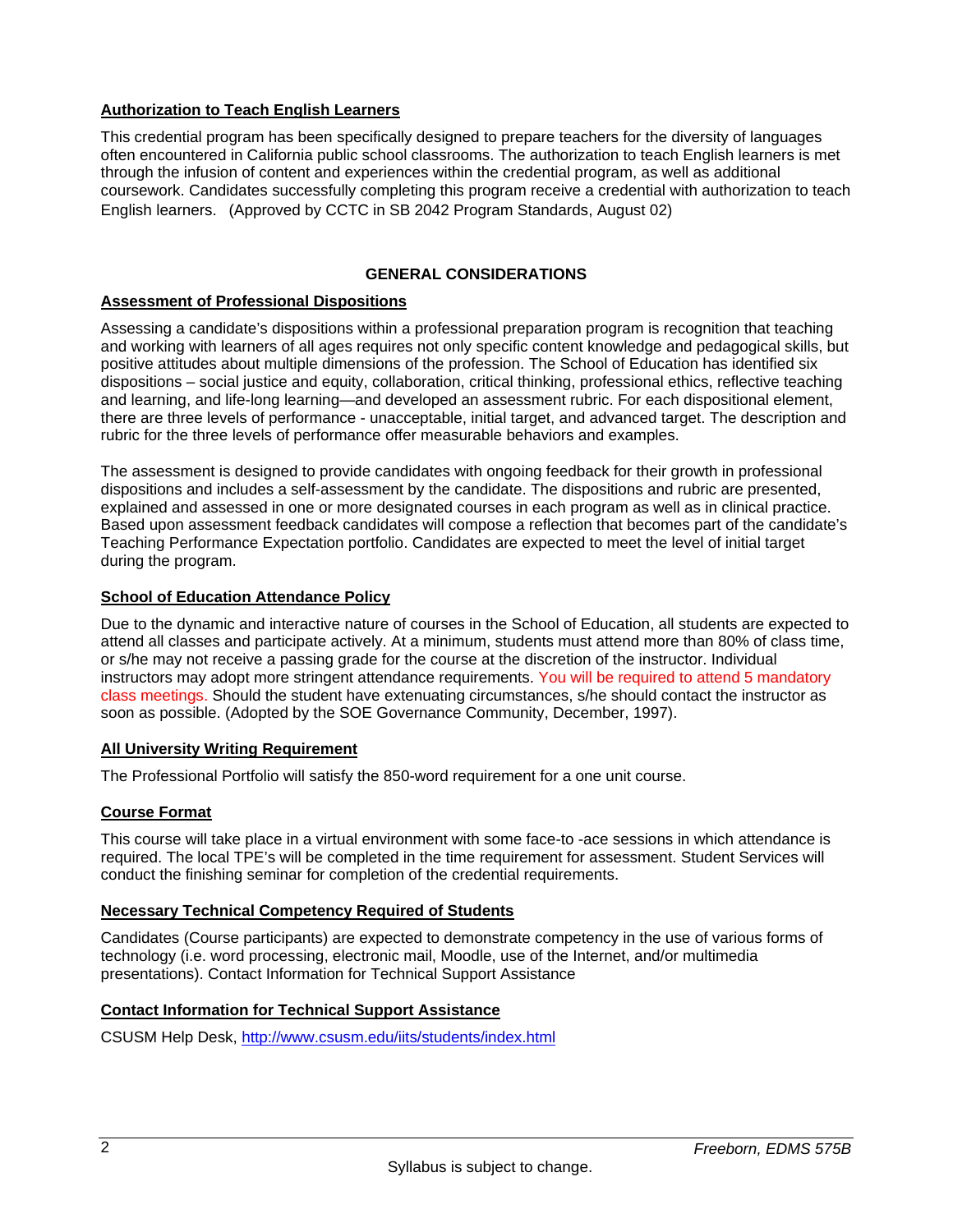# **Students with Disabilities Requiring Reasonable Accommodations**

Candidates with disabilities who require reasonable accommodations must be approved for services by providing appropriate and recent documentation to the Office of Disable Student Services (DSS). This office is located in Craven Hall 4300, and can be contacted by phone at (760) 750-4905, or TTY (760) 750-4909. Candidates authorized by DSS to receive reasonable accommodations should meet with their instructor during office hours or, in order to ensure confidentiality, in a more private setting.

# **Grading Standards**

Successful completion of competency in the Teaching Performance Expectations. Completion of Professional Employment Portfolio Completion of all ICP, CSUSM, and CSU exit surveys

# **CSUSM Academic Honesty Policy**

Students will be expected to adhere to standards of academic honesty and integrity, as outlined in the Student Academic Honesty Policy. All assignments must be original work, clear and error-free. All ideas/material that are borrowed from other sources must have appropriate references to the original sources. Any quoted material should give credit to the source and be punctuated accordingly.

Academic Honesty and Integrity: Students are responsible for honest completion and representation of their work. Your course catalog details the ethical standards and penalties for infractions. There will be zero tolerance for infractions. If you believe there has been an infraction by someone in the class, please bring it to the instructor's attention. The instructor reserves the right to discipline any student for academic dishonesty, in accordance with the general rules and regulations of the university. Disciplinary action may include the lowering of grades and/or the assignment of a failing grade for an exam, assignment, or the class as a whole.

Incidents of Academic Dishonesty will be reported to the Dean of Students. Sanctions at the University level may include suspension or expulsion from the University.

Refer to the full Academic Honesty Policy at: http://www.csusm.edu/policies/active/documents/Academic\_Honesty\_Policy.html

# **Plagiarism**

As an educator, it is expected that each candidate (course participant) will do his/her own work, and contribute equally to group projects and processes. Plagiarism or cheating is unacceptable under any circumstances. If you are in doubt about whether your work is paraphrased or plagiarized see the Plagiarism Prevention for Students website http://library.csusm.edu/plagiarism/index.html. If there are questions about academic honesty, please consult the University catalog.

# **Electronic Communication Protocol**

Electronic correspondence is a part of your professional interactions. If you need to contact the instructor, email is often the easiest way to do so. It is my intention to respond to all received e-mails in a timely manner. Please be reminded that e-mail and on-line discussions are a very specific form of communication, with their own nuances and etiquette. For instance, electronic messages sent in all upper case (or lower case) letters, major typos, or slang, often communicate more than the sender originally intended. With that said, please be mindful of all e-mail and on-line discussion messages you send to your colleagues, to faculty members in the School of Education, or to persons within the greater educational community. All electronic messages should be crafted with professionalism and care.

Things to consider:

- Would I say in person what this electronic message specifically says?
- How could this message be misconstrued?
- Does this message represent my highest self?
- Am I sending this electronic message to avoid a face-to-face conversation?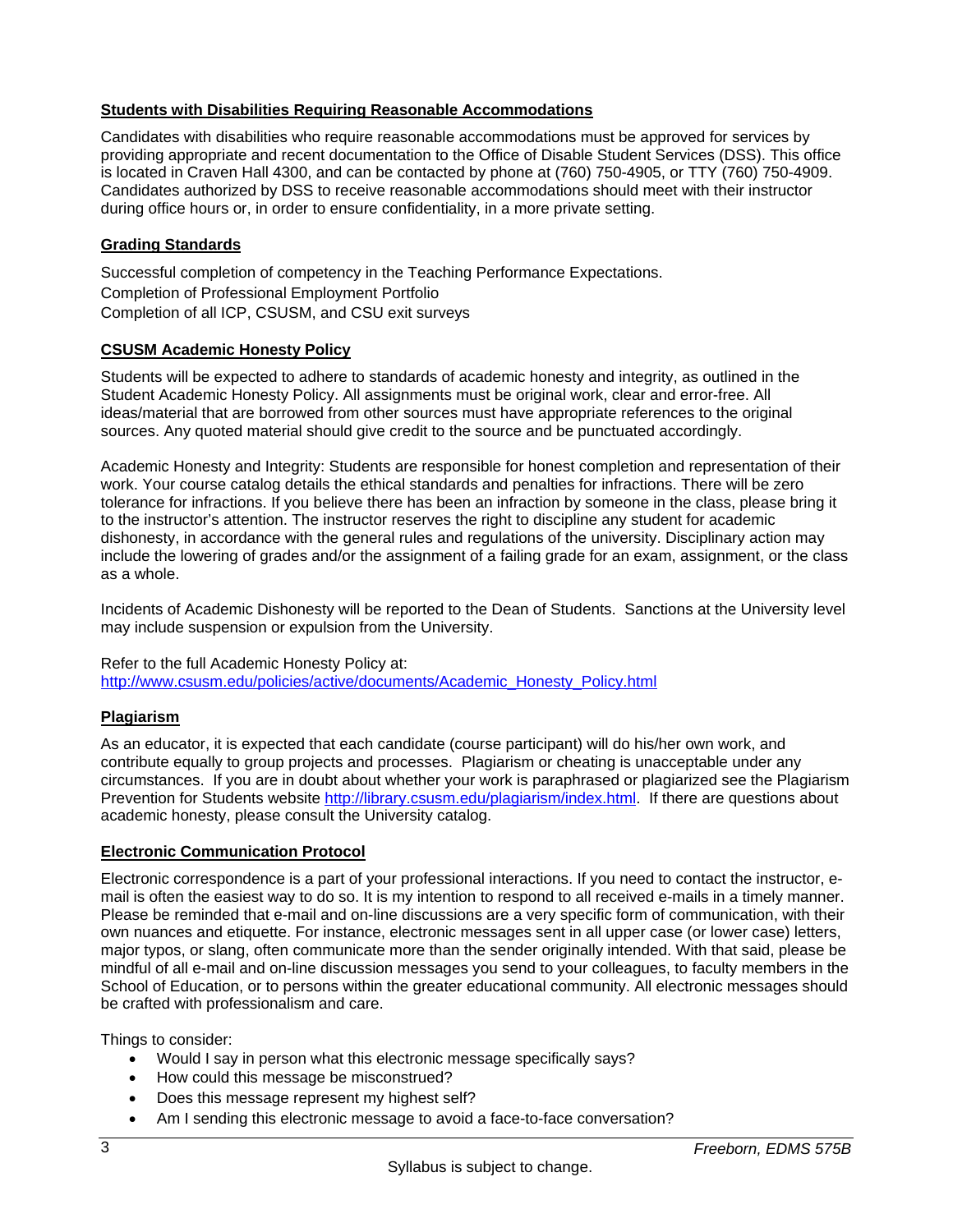In addition, if there is ever a concern with an electronic message sent to you, please talk with the author in person in order to correct any confusion.

# **COURSE REQUIREMENTS AND GRADED COURSE COMPONENTS**

Students are in Clinical Practice I and II this semester. They must prepare for and submit TPA Tasks 3 and 4, prepare a Professional Portfolio, meet the Teacher Performance Expectations, and attend mandatory sessions in order to receive credit for this course. A missed class must be made up with a meeting with the instructor. One session is a portfolio workshop during which students' portfolios have a formative assessment. The portfolio will have a summative assessment and must be complete for the student to pass the class. There will be no final exam.

# **Final Exam Statement**

No final exam.